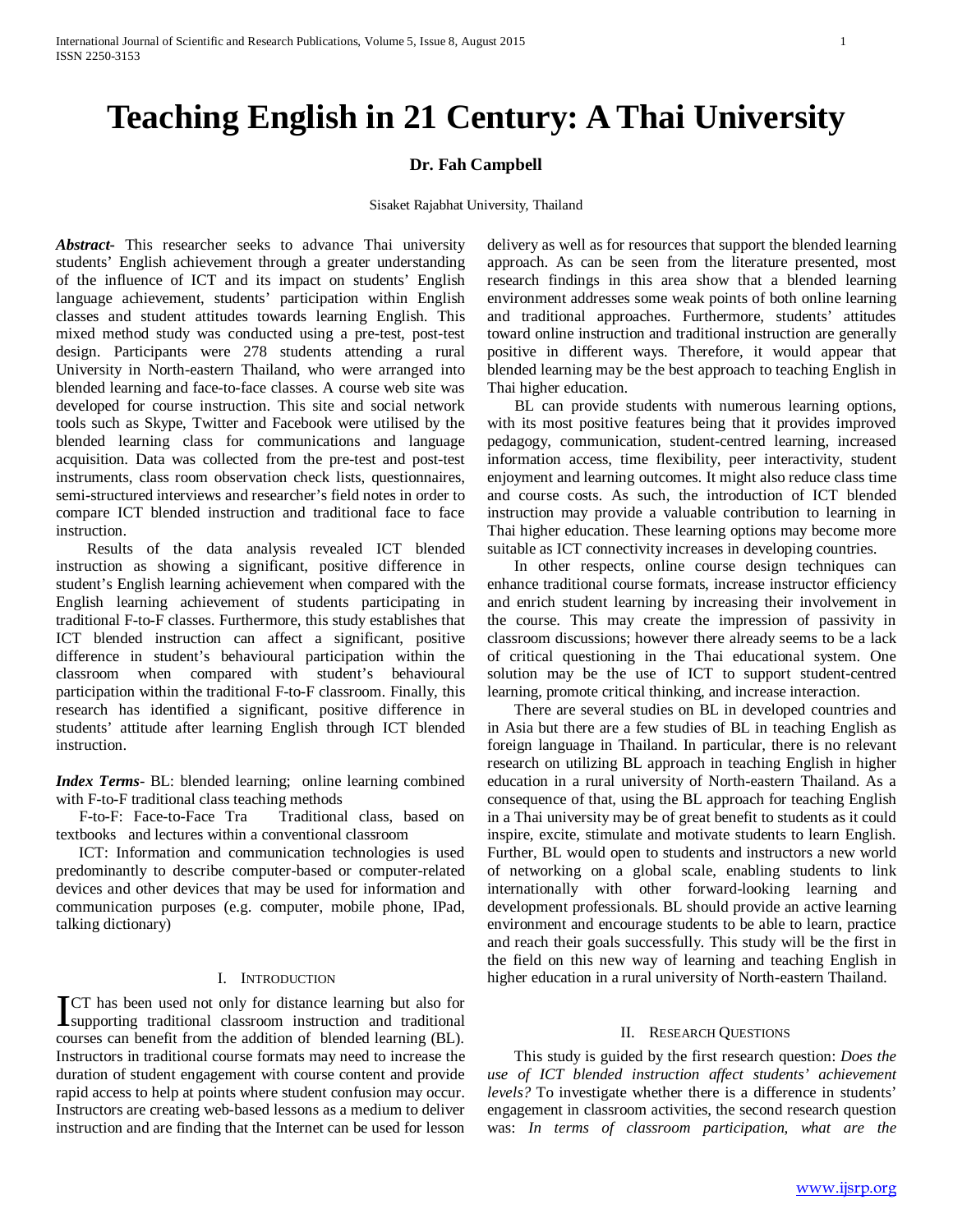*observable differences between students who used ICT blended instruction and those that did not?* In order to discover students' attitudes towards learning English through blended learning, the third research question was: *Does ICT blended instruction affect students' attitudes toward learning English?*

# **Research Procedures**

 Permission for the study was granted by the President of the University, the Dean of Faculty and the English department leader at a rural university in North-eastern Thailand. The research project was permitted and conducted with the generous cooperation of the University, and its instructors, faculty, volunteers and students. First-year students enrolled in *Foundations of English 1* were randomly selected to participate in the study. Curriculum program majors were randomly allocated to blended learning (BL) and face-to-face (F-to-F) groups. A separate group of students enrolled in *Community Development*, was also selected to partake in the pilot study (Tuckman, 2000).

#### **Research Design**

 Instructors of a rural university in the North-eastern Thailand instructed both the traditional face-to-face group (F-to-F) and blended learning groups (BL). The F-to-F group was traditionally taught from a textbook whereas the blended learning group was taught via blended learning. In order to ensure that the students could use computers and access the Internet, six periods of computer training were completed by both F-to-F and BL groups. ICT specialists communicating in Thai gave instruction. The intent here was to explore students' opinions about ICT blended instruction. The F-to-F group then sat the pre-test before the semester's instruction began. They completed a post-test after the course. The blended learning group sat for the pre-test, and then completed an attitude questionnaire before the semester's blended ICT instruction. The post-test was conducted after the course, prior to completing the attitude questionnaire and interviews, which were used to examine the students' opinions regarding ICT instruction (McMillan, 2008). Observations of the behaviours of both groups were recorded over the whole semester.

#### **Research Instruments**

 These were the course website which was created for BL classes and other instruments that were used to collect data. These included: pre/post-testing, attitude questionnaires, interviews, classroom observations, researcher field notes, and textbooks (Dumridhammaporn, 2007; Soars & Soars, 2004; Educational Testing Service [ETS], 2008, 2010).

## **The course website**

 There were two lesson plans presented on the course website. The first lesson plan was based on the textbook, *Foundations of English 1*, (Soars & Soars, 2001) which was used as the syllabus for the F-to-F treatment. The other lesson plan was a constructed ICT blended instruction syllabus (Bonk & Graham 2006; Jeon, Debski,& Wiggleworth, 2005), combining the website [www.bl-ict-efl-esl.com](http://www.bl-ict-efl-esl.com/) with the textbook, *Foundations of English 1*(Levy & Stockwell, 2006; Shank, 2007). After the pilot study done by the *Community Development* program, the website was then revised and improvements made to the blended learning syllabus before it was implemented. The website was evaluated online by ICT specialist Mr Chatchawan Mitarat, a lecturer at Jajamangala University of Technology, Isan, and then revised after his feedback and that also given by students in the pilot study.

# **Pre-test/ post-tests**

 TOEIC Tests were employed in parallel as pre-tests and post-tests for both groups. The tests comprised multiple choice questions and were developed to assess students' learning achievements in reading; writing and listening through the student learning achievement score (ETS, 2008, 2010). The speaking skills of all students were assessed through individual interviews conducted by a natural English speaker who was unaware of the students' backgrounds. The interviews were recorded during the pre-test and post-test to compare speaking skill improvements (Nicolson, Murphy, & Southgate, 2011).

# **Classroom observation lists**

 During the 16-week semester, classroom observations were undertaken of the BL and F-to-F groups. There were 40 assessment items in the checklist, and for each item the following rating scale was applied: (4) always, (3) often, (2) occasionally, (1) never. The checklist data was analysed using SPSS version 18.0, using the Independent Samples Test to derive and compare mean scores for the two groups (BL and F-to-F) to answer the question: *In terms of participation, what are the observable differences between students who were taught using ICT blended instruction and those who were not?* Classes were observed from beginning to end, with field notes taken and the classroom observation checklist was completed on each occasion (Yeok-Hea, 2010). However, there was only one observer and this may be a potential source of observer bias (Pethrod & Chamnipran, 2004).

#### **Researchers field notes**

 Researchers' field notes were taken throughout the 17-week study. Both groups were observed to reflect on students learning activities. The research continued a week longer than anticipated (16 weeks) because the oral testing and the semi-structured interviews went over schedule. The researcher's field notes present student-centred learning, communication in language acquisition and ICT use in language learning as described in Chapter 5 (McMillan, 2008).

#### **Attitude Questionnaire**

 Students were asked to read a question/statement and then indicate their attitude toward the notion rose using the Likert scale as follows: (5) strongly agree, (4) agree, (3) neutral, (2) disagree, (1) strongly disagree. The blended learning group completed the attitude questionnaires at the beginning and at the end of the semester. Correlation analysis (using Pearson Product Moment Correlation) was used to interpret the data. The results of comparing the attitudes of the students pre-test and post-test were used to determine whether there was any difference between attitudes at the beginning and at the end of the semester (Pallant, 2011; Wudthayagorn, 2000; Zhang et al., 2008). The attitude survey contained six open-ended questions with a blank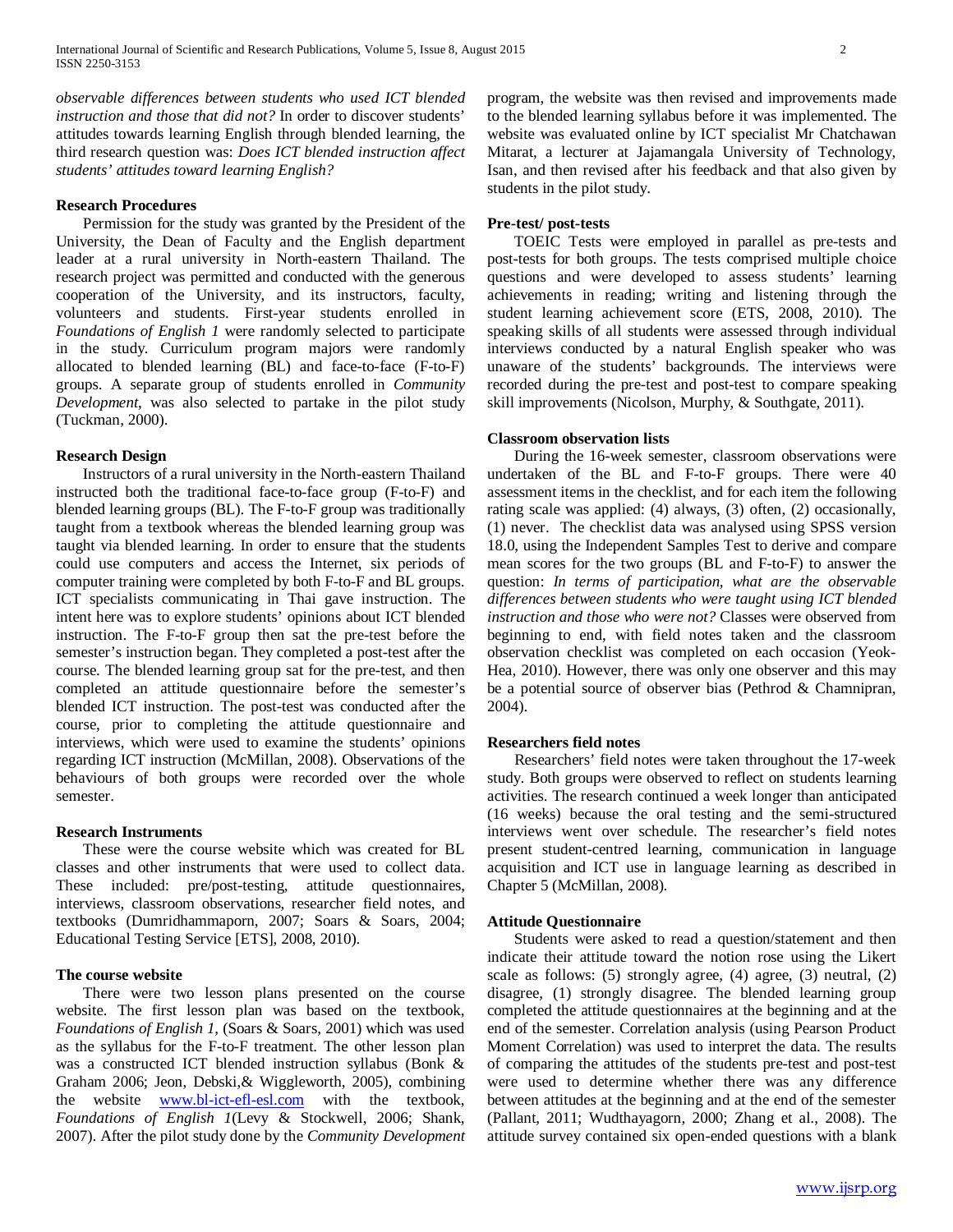space for students to compose their own answers or give their opinions on learning via blended learning. It was conducted at the end of the course with the 139 students of the blended learning group. To report the results from the open-ended questions, the percentages of respondents giving the most common responses were used (Wiersma & Jurs, 2009).

# III. INTERVIEWS

 Students were asked six open-ended questions to elicit their opinions or comments, and the interviews were conducted as informal conversations. The interviews were carried out after students had completed the attitude questionnaire, with the duration of each interview being 10–15 minutes (Pethrod & Chamnipran, 2004). Descriptive statistics were used to analyse the semi-structured interview data.

# IV. DATA COLLECTION

 This study used a triangulation of data by including pre- and post-testing, an attitude questionnaire, semi-structured interviews, a classroom observation checklist and the researcher's field notes. The qualitative cross-validation is achieved by checking the reliability of the data according to the convergence of multiple data sources or multiple data-collection procedures (Goodwyn, 2000; Lynch & Dembo, 2004; Pethrod & Chamnipran, 2004). Prior to the data collection, all students were informed that the data gathered would be anonymous and confidential and that they could withdraw from the study at any time. The course website [www.bl-ict-efl-esl.com](http://www.bl-ict-efl-esl.com/) was developed for course instruction and data collection and was available for use by anyone wishing to access course information. Prior to commencing the syllabus all students completed basic ICT and Internet familiarisation (Wiersma & Jurs, 2009).

 During the study students in the blended learning group were encouraged to utilise the course website to search for information and submit completed assignments. Initially, prior to commencing the course syllabus, TOEIC pre-test evaluations of both groups were conducted. Also, a 'Learning English through Blended Learning' attitude questionnaire was completed by the blended learning group. Throughout the classroom observation, checklists and researcher's field notes were recorded with both groups.

 After the course, TOEIC post-test evaluations of both groups were conducted. Following these post-test evaluations, the blended learning group students completed individual semistructured interviews, a learning English through a blended learning attitude questionnaire and the course website evaluation questionnaire (Pethrod & Chamnipran, 2004).

#### **V.** THE FINDINGS

 This study has established that the use of ICT blended instruction positively and significantly affects student's English learning achievement. In terms of classroom participation, it was found that BL students' contributions, interactions, quality of ICT use, frequency of ICT use, and autonomous learning practices were greater than those of students in F-to-F, traditional

classes. The findings indicated there was a significant difference between pre and post survey results of the BL groups in the three subscales.

 The findings derived from the quantitative data; attitude questionnaires and open-ended attitude survey, together with findings derived from the qualitative data; semi-structured interviews, indicated that students' attitudes towards learning English through ICT blended instruction improved throughout the study and progressively became more positive. The qualitative data also presented evidence in support of improved student attitudes: results of students' attitude analysis from semistructured interviews.

 This study's documented increases in student participation, interactions and learning outcomes may all be dependent on these recorded elevations in positive student attitude. When given an opportunity to construct their own knowledge, the BL students in this study became active, interested and responsible students; positive attitudes flourished, life-long learning skills were acquired and shared with peers and greater collective learning outcomes were the result.

## VI. CONCLUSION

 The evidence-based findings in this mixed-methods research revealed that the ICT blended instruction model produced positive effects on students' English learning achievements, classroom participation and students' attitudes towards learning English. The quantitative results indicate that students of BL classes attained a significantly higher English language achievement in writing skill than F-to-F classes. Also, the change in mean scores (English learning improvement) of BL classes was higher than F-to-F classes in writing, listening and speaking skills. In short, this study demonstrated a positive correlation between using BL and students' English learning achievement when ICT was integrated into the English course. Positive attitudes towards learning English through BL are an important requirement.

 It is clear that BL provides flexible access to global resources and supports interaction and communications to advance English language acquisition. The BL approach guides students toward autonomous learning strategies. The use of ICT was seen as beneficial to students for providing up to date information, increasing the sense of belonging and providing opportunities for interactions between staff and other students (Preston, Phillips, Gosper, McNeill, Woo, & Green, 2010). Appropriately, the BL approach prepared students with English and ICT skills enabling everyday life communications, competition in the international employment marketplace, higher education and self-improvement. Consequently, the BL approach is ideally suited to preparing students for becoming  $21<sup>st</sup>$  century, digital citizens (Sanprasert, 2010).

# VII. RECOMMENDATIONS

 Overall, this study establishes that BL presents productive impacts in terms of student English learning achievement, classroom participation and attitudes toward learning English. This may be reassuring to the limited number of EFL lecturers in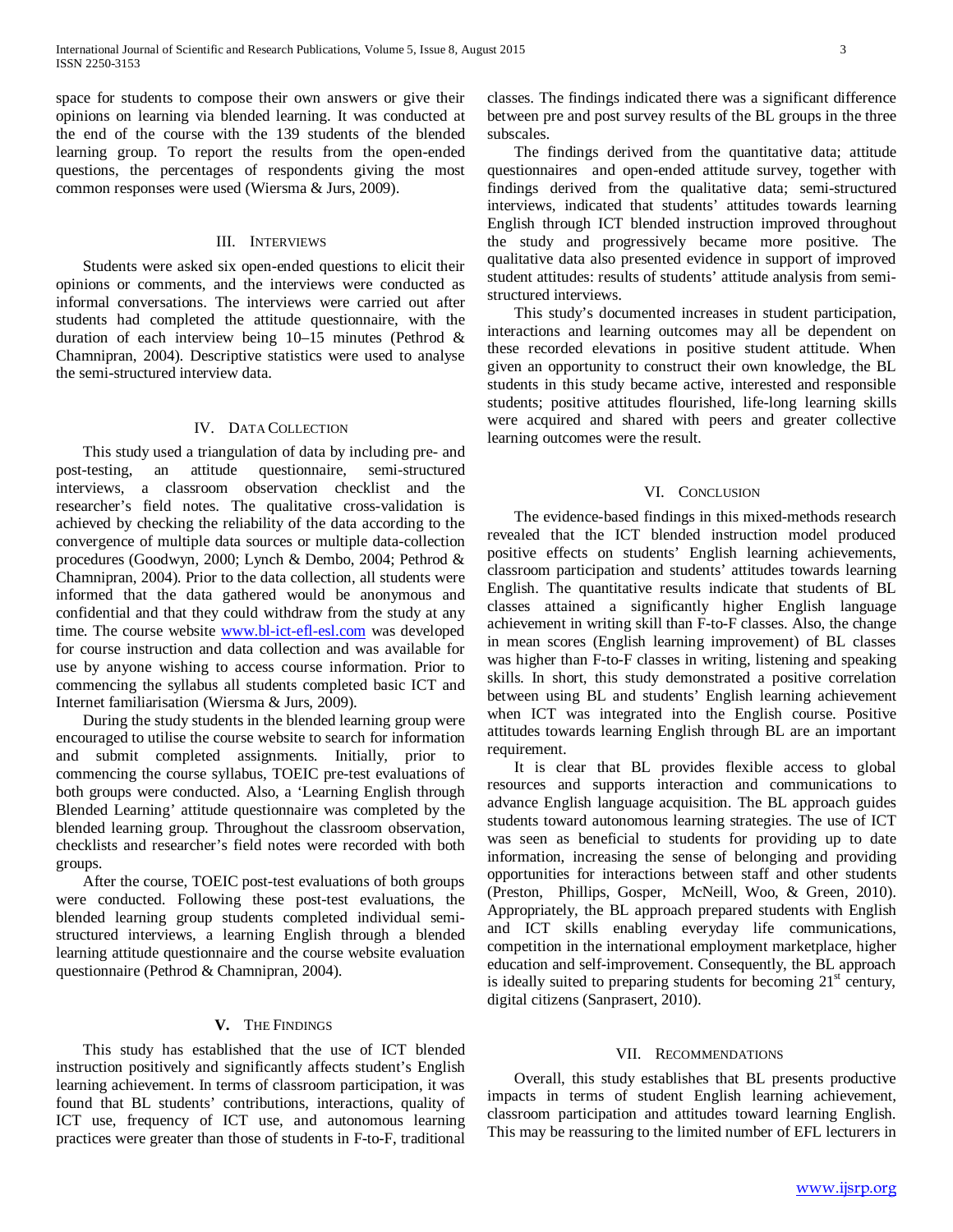Thailand willing to accept and implement ICT in the classroom. Lecturers should be encouraged to focus on the quality of their approach to teaching, using several authentic resources and supporting learners to practise their approach to increase their language competence (Stockwell, 2012). Lecturers of EFL classes should be trained to integrate technology into their courses and must be supported by their institutions through the provision of ICT infrastructure (Vonganusith, 2008). Blended learning is suitable for EFL classes because ICT offers benefits for learning and teaching (Suanpang & Petocz, 2006) and supports independent learning/self-study, which is in accordance with contemporary constructivist theory (Snodin, 2013).

 Based on the findings of this study, further studies investigating the problems students faced with regard to ICT skill deficiencies and possible solutions would certainly be warranted. This study recognises a need for further research incorporating studies of different levels of student computer proficiency, such as undergraduate Computer Majors or postgraduate computer science degree scholars that would effectively overcome the difficulties associated with ICT inexperience (Stacey, 2008). Furthermore, this study confronted problems associated with poor ICT skills, coupled with instructors and students inexperience with applying ICT in a BL environment. Based on these findings, there is a need for further research on the best ways to introduce instructors and students to the BL experience. These considerations are consistent with recent research conducted by Ferneda, Alonso & Braga (2011), and Suwannasom (2010) which has found that there is a need for further study on the best way to facilitate the adjustment and adaptation process of instructors and students to a new learning environment. There is also a need to investigate ways of helping students develop the online critical and cultural skills required for the effective use of ICT tools for learning purposes.

 Another consideration for researchers developing future studies of BL first-year rural students' lack of basic English skills. If future researchers are to address these difficulties, studies of EFL students with different levels of proficiency, such as postgraduate English degree scholars, undergraduate English Majors or third- and fourth-year English Major Students would more easily address the difficulties associated with language proficiency (Dziuban, Moskal & Hartman, 2005). This is confirmed by the previous studies of Ferneda et al. (2011), and Pornwasin (2012) who note that blended learning should be undertaken with highly proficient students such as fourth-year students or postgraduate students in order to see how ICT facilitates English language acquisition.

 Future research considering the BL approach could be conducted to investigate other specific areas of language learning skills such as: vocabulary development, multicultural awareness, communicative competence and learning strategies, etc. These suggestions are consistent with Chen, Shen, Xiong, Tan, and Cheng (2006), Cooner (2009), and Shin (2011) in stating that a more flexible teaching method associated with online learning should be investigated. This study of BL reflects on computermediated communications such as Internet websites, social media and e-mail and their roles in English language acquisition. Results here clearly indicate that online communication contributed to a remarkable improvement in student attitudes toward learning English as a foreign language. Another outcome

established in the findings of this study was BL's effectiveness in facilitating English competence when compared to F-to-F traditional classroom instruction.

 This study also indicated students' independent learning potential and self-learning experiences were greatly increased through BL because it provides effective, flexible and convenient communications and access to resources. To this day, past and present students are able to access and use the course website as a hub for resources, communications and continued learning. Therefore, the study of website productivity is worth investigating, and further research studying different forms of online self-learning may also prove to be valuable. Beyond that, further research could extend this present study by investigating the effects of learning English by utilising the course website in other institutions or contexts. In short, this study indicated that the BL approach improved progressive learning outcomes for those students with the least background knowledge who held the highest positive attitudes towards the subject matter. The future researcher could be exploring this correlation in students' learning levels, learning achievements and their attitude.

Furthermore, as the  $21<sup>st</sup>$  century progresses, more and more students will be able to access and research current and established information as readily as their instructors (Hoic-Bozic, Mornar & Boticki, 2009; Siritongthawon, Donyaprueth & Dimmitt, 2006). As the results presented in students' comments and suggestions, reveal that students and instructors required additional English and ICT skills. Consequently, if instructors do not acquire and improve their technology skills, it is possible that they will be left behind, redundant in the information age.

#### **REFERENCES**

- [1] Bonk, J. C., & Graham, R. C. (2006). The handbook of blended learning: Global perspectives, local designs. San Fancisco: Pfeiffer.
- [2] Chen, H., Shen, H., Xiong, J., Tan, S., & Cheng, X. (2006). Social network structure behind the mailing lists (Research Report). Retrieved from http://trec.nist.gov/pubs/trec15/papers/cas-ict.ent.final.pdf
- [3] Cooner, S. T. (2009). Creating opportunities for students in large cohorts to reflect in and on practice: Lessons learnt from a formative evaluation of students experiences of a technology-enhanced blended learning design. Educational Technology, 41(2), 271-286.
- [4] Dumridhammaporn, J. (2007). Developing an English instructional model using lessons from websites for office clerks (Unpublished doctoral dissertation). Suranaree University of Technology, Nakhorn Ratchasima, Thailand.
- [5] Dziuban, C., Moskal, P. D., & Hartman, J. (2005). Higher education, blended learning and the generations: Knowledge is power-no more. In Bourne & J. C. Moore (Eds.), Elements of Quality Online Education: Engaging Communicaties (pp. 127-148 ). Needham, MA: Sloan Center for Online Education.
- [6] Educational Testing Service . (2010). The TOEIC examination (Research Report). Retrieved from http://www.examenglish.com/TOEIC/
- [7] Educational Testing Service. (2008). TOEIC examinee handbook: Listening & Reading. Princeton, NJ: Educational Testing Service.
- [8] Ferneda, E., Alonso, L. B. N., & Braga, L. V. (2011). Digital certification in the Brazilian e-government. Journal of Information Systems and Technology Management, 8(2), 311-346.
- [9] Goodwyn, A. (2000). English in the digital age. New York: Cassell.
- [10] Hoic-Bozic, N., Mornar, V., & Boticki, I. (2009). A blended learning approach to course design an and implementation. IEEE Education Society, 52(1), 19-30.